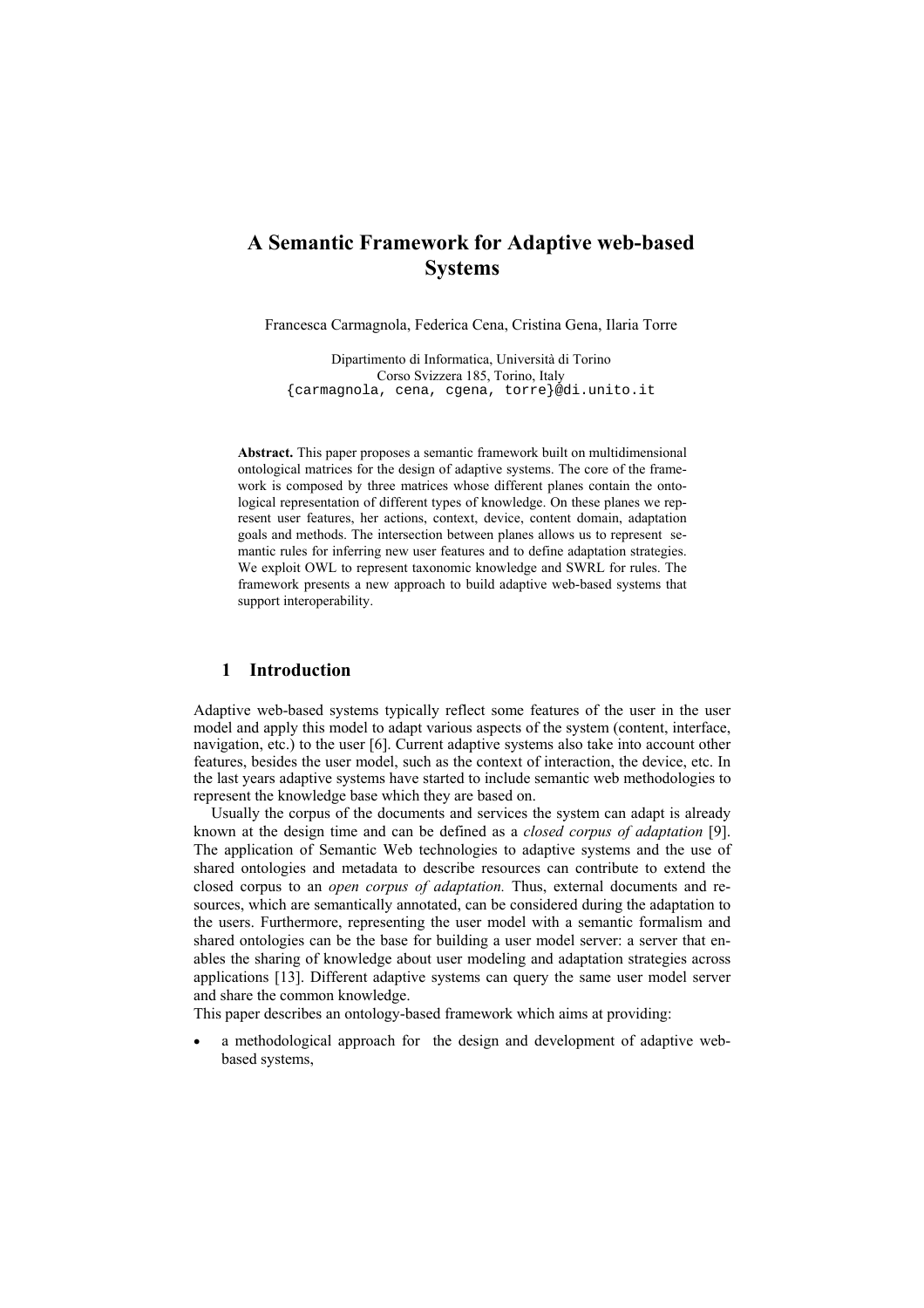• shared ontologies and reasoning strategies (generated by the framework and semantically represented), which can be accessed and re-used by other applications.

In particular the framework manages two types of adaptation knowledge:

- (i) knowledge regarding which features of the system have to be adapted and which dimensions (of the user, of the context, of the device, etc.) have to be taken into account to perform adaptation;
- (ii) knowledge regarding adaptation strategies and rules for relating user features to other user features, extending the user model and inferring new knowledge from the available one.

We represent (i) the declarative descriptions of user models, domain knowledge, etc..., with ontologies expressed in a standard semantic markup language for the Semantic Web, OWL<sup>1</sup>, and (ii) the inference rules with SWRL<sup>2</sup>, an input for W3C's future semantic rules work.

The paper is organized as follows. In Section 2, we explain why we use a semantic knowledge representation. In Section 3 we present the goals of the framework, which is described in detailed in Section 4. Then, Sections 5 presents an example of application of this framework in the domain of Adaptive web-based systems (AHs). Finally, Section 6 introduces the related works and concludes the paper.

# **2 The choice of a semantic knowledge representation**

As mentioned in the introduction, most adaptive web-based systems are based on adaptation rules that personalize the application, taking into account a user model, a domain model and, more and more frequently, a device and a context model. Several works in this field have exploited ontologies, often in the form of mere taxonomies, to describe the domain model, in order to give a meaning to the resources that some adaptation rules will personalize with respect to the user model. More recently, other works adopted ontologies to represent user models, devices features, context of interaction, etc. [9], [12]. On the contrary, the semantic representation of reasoning strategies is still little addressed.

In our project we semantically handle both ontologies and reasoning strategies.

As far as taxonomies are concerned, we use them since they allow to represent and share conceptualizations of a certain knowledge domain [11] and contain a large set of pertinent concepts (entities, attributes) and the relations among them (IS\_A, PART\_OF, PORPUSE\_OF, etc.).

OWL is the formalism we chose to express ontologies because:

• it is the new standard ontology language of the Semantic Web, defined by W3C;

<sup>1</sup> http://www.w3.org/TR/owl-features/

<sup>2</sup> http://www.w3.org/Submission/SWRL/

<sup>3</sup> http://www.w3.org/TR/daml+oil-reference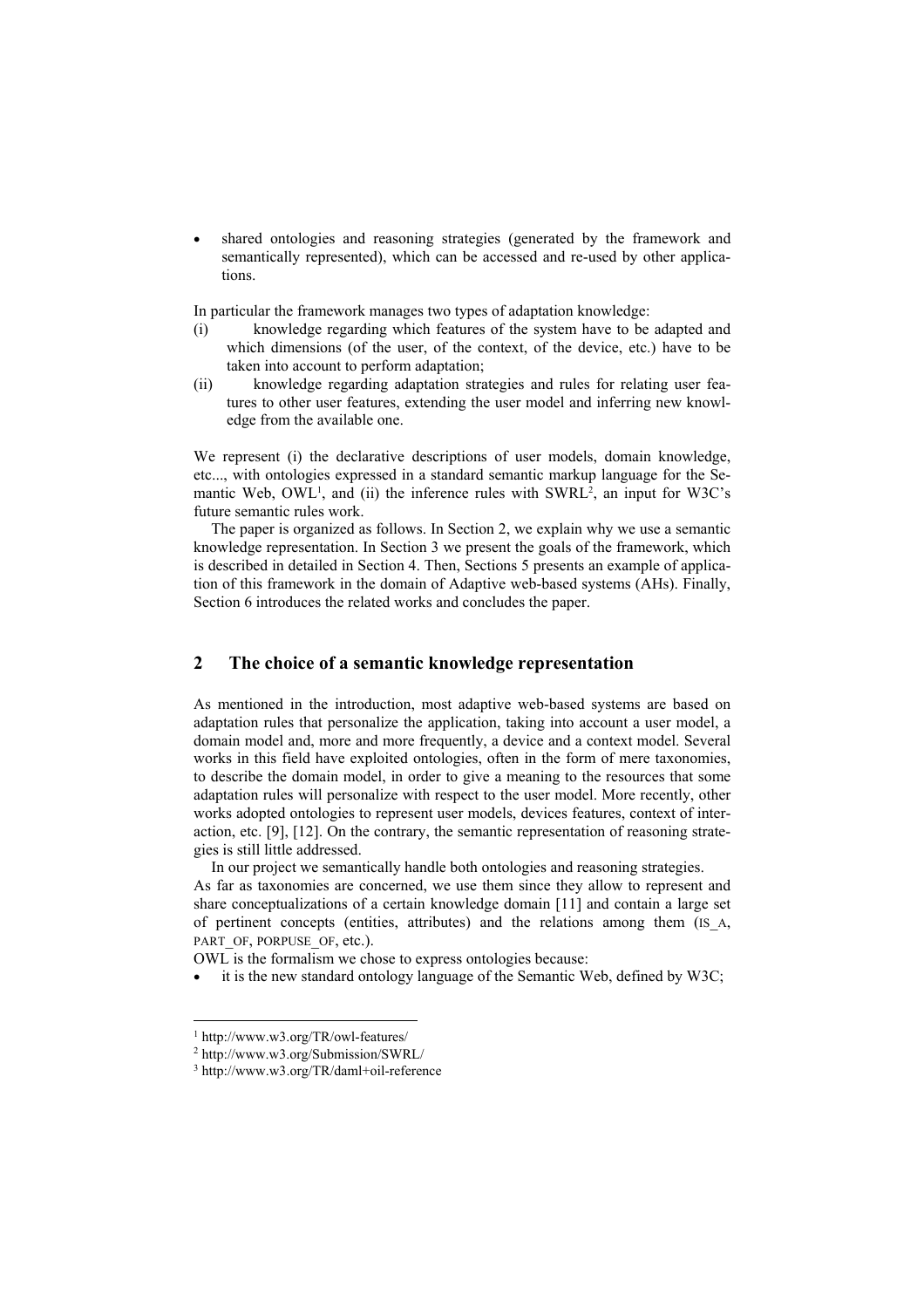having a set of powerful primitives, mostly derived from description logic, it provides more expressive power than RDF and RDF schema.

Although ontologies have a set of basic implicit reasoning mechanisms derived from the description logic which they are typically based on (such as classification, subsumption, satisfiability, instance checking, etc.), they need rules to make further inferences and to express relations that cannot be represented by ontological reasoning (e.g., in a learning domain it could be necessary to express the fact that a topic A is a prerequisite of topic B to make the right suggestions to the user).

Thus, *ontologies* require a rule system to derive/use further information that cannot be captured by them, and *rule systems* require ontologies in order to have a shared definition of the concepts and relations mentioned in the rules. Rules allow also adding expressiveness to the representation formalism, reasoning on the instances, and they can be orthogonal to the description logic on which ontologies are based on.

Moreover, ontologies and rules can provide humans (and machines) with rational explanations of system behaviour, thus improving their trust on the system. In the specific case of the Semantic Web, this is a relevant aspect for the so-called *proof layer*, which involves the "deductive process as well as the representation of proofs in Web Languages and proof validation"[2]. In this way, the proof presentation can be considered as a way for humans/machine to retrace the derivation of answers.

To achieve these goals, rules have to be expressed using semantic and standard formalisms as well as ontologies, moving from the idea that an open format supports scrutability.

In our project, we exploit SWRL, a Semantic Web Rule Language combining OWL and RuleML4. In particular, SWRL is a combination of OWL Description Logic, OWL Lite and the Unary/Binary Datalog RuleML, and extends the set of OWL axioms to include Horn-like rules. Like RuleML, SWRL allows interoperability with major rules systems (commercial and not) such as CLIPS, JESS, etc.

Summarizing, a semantic representation of rules has different purposes, in particular:

- it enables knowledge sharing between software agents and human designers;
- it enables to compare and evaluate rules, detect incompatibilities, validate or possibly refuse them both in the design phase and in the execution phase;
- in the field of adaptive systems, it allows to give explanations about the reasoning strategies of the system adaptive behaviour and of its adaptations.

# **3. Goals of the framework**

The goals of the framework is twofold. On the one hand, it can support designers in the development of adaptive applications (to select the most appropriate user modeling and adaptation techniques). On the other hand, it can be seen as an approach to share user modeling and adaptation knowledge.

<sup>4</sup> http://www.ruleml.org/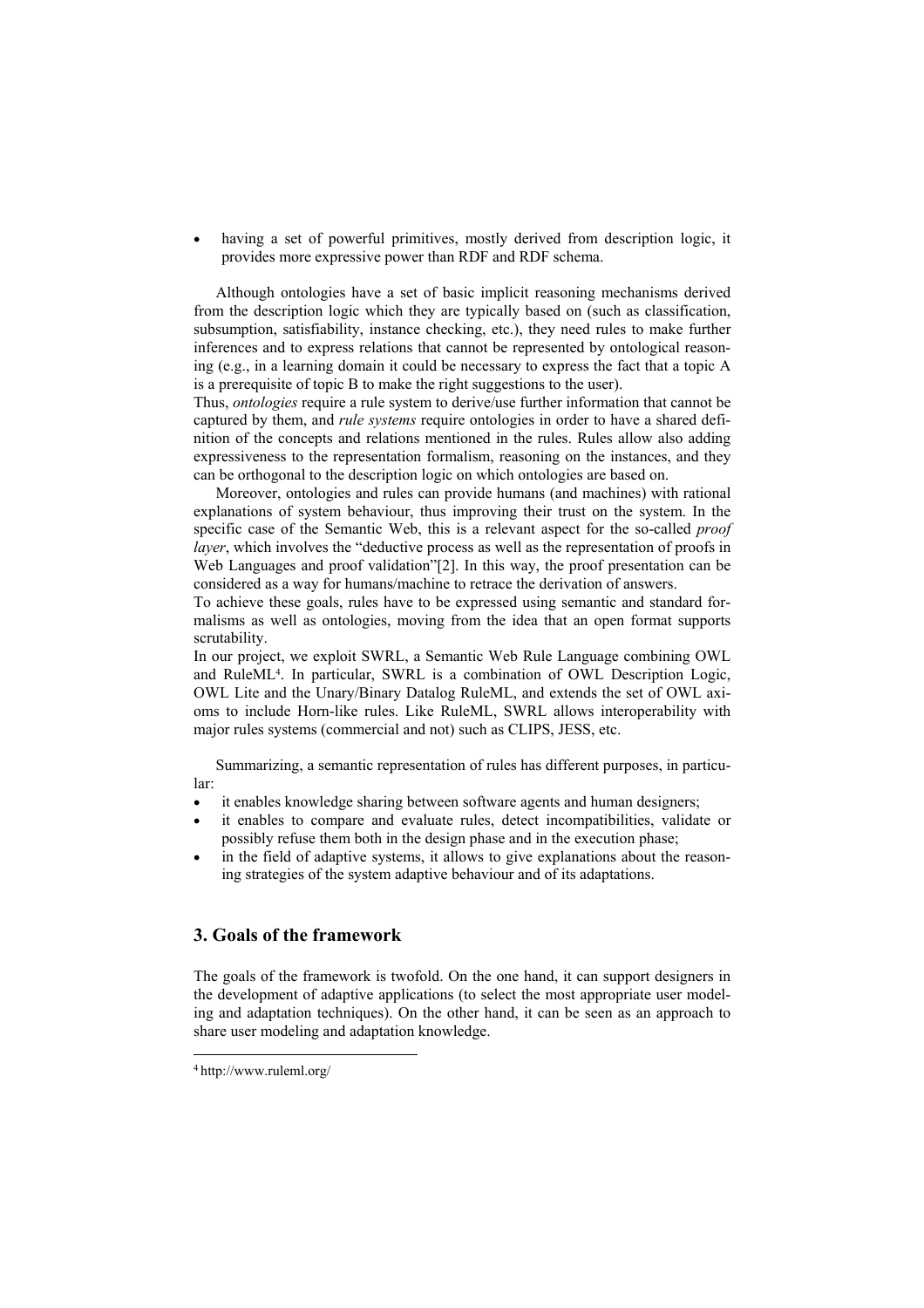As regards the first aspect, the framework can offer an **approach** for the design of adaptive web-based systems based on semantic representation of knowledge. In this case the framework basic concepts are exploited by a designer of adaptive web-based systems to select the most appropriate dimensions and both user modeling and adaptation rules. In particular, the framework allows to represent ontologies on planes and the relationships among classes in a multidimensional space to generate inferences and define adaptation rules. Moreover, the framework aims to provide standard lan-

guages (OWL and SWRL) to represent the knowledge of the system in an integrated way.

Moving to the second goal, the **re-use of knowledge** regards:

- the shared ontologies about adaptation goals, methods and techniques, user features,
- the process that generates the inferences and the adaptation strategies,
- the result of these processes.

This opportunity is due to the semantic representation of each knowledge entity and by the modular structure of the framework that permits to select subparts of the most generic ontology on the planes and instantiate only the needed classes.

In particular, this knowledge may be acquired and integrated in the knowledge base of the new application (and eventually extended or modified) or it can be referred to by URI (this possibility can be applied to the first and third kind of knowledge, above specified). Notice that this second possibility can only be achieved when the adaptive application is published on the Web. In that way the application can, for instance, extend its domain knowledge to an open corpus of resources, as described in Section 1.

The methodology proposed by the framework allows the design of adaptive applications as semantic web services<sup>5</sup>. Indeed, an adaptive system can be conceived as a web service that requires, as inputs, data from the user (age, instruction, interests, preferences) and offers, as outputs, personalized suggestions. The possibility to link these data to shared ontologies and to explain the reasoning mechanisms by semantic rules transforms the "adaptive" web service in an "adaptive" semantic web service.

A linked possibility of exploitation deals with the idea of allowing software agents to dynamically access the framework to obtain inferences and adaptation rules. In this scenario, the framework could be seen as a sort of semantic web service which provides knowledge to agents which finally provide adaptive services to end users. To achieve this goal, all the applications developed by means of the framework have to be linked into the framework, which could become a dynamic user model server that shares both the process that generates the inferences on user model dimensions and the result of these processes. This user model server can be conceived as a semantic web service, since the ontologies on the planes, the inference processes and the results of the inferences are semantically described.

<sup>5</sup> http://www.daml.org/services/.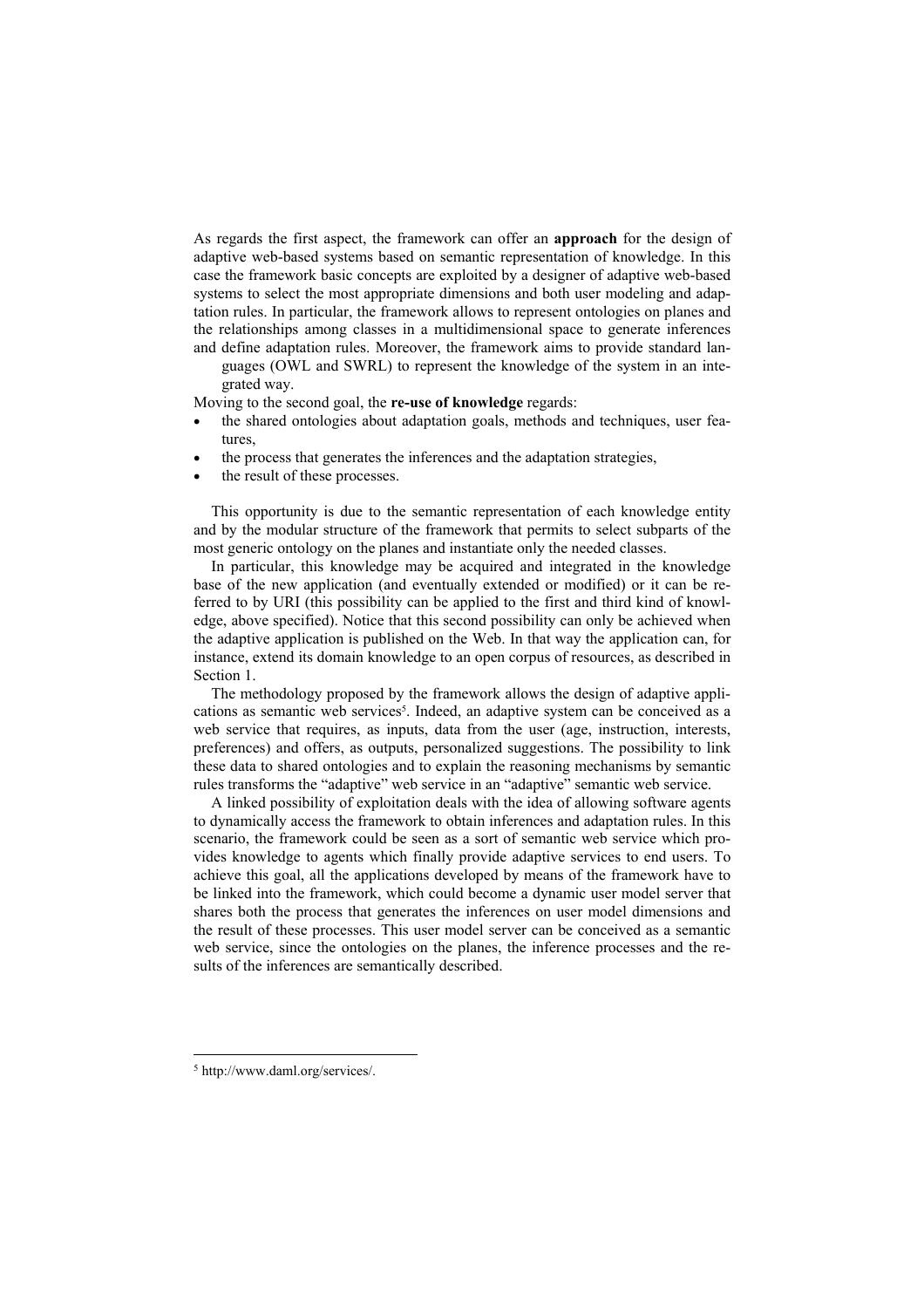### **4 Description of the framework**

The framework we propose aims at supporting the visual design (see Figure 1), the semantic representation of knowledge bases and rules, and their implementation in adaptive web-based systems based on symbolic reasoning.

 In addition to the above reasons, the choice of using a semantic formalism in order to define the framework arises from the evidence that user features are common to different applications and, if semantically described, they can be shared among them (consider for example the feature "*user familiarity with Internet and the Web"*: it is used by almost all web adaptive systems). Defining these dimensions once for all represents an interesting opportunity in terms of reduced design costs and optimization of results. Moreover, the ontological representation of user, device, context and domain models also arises from the diffusion of this kind of ontologies on the web and the possibility to link such taxonomies and integrating them with semantic web technologies and Web Services<sup>6</sup>.

For the definition of this semantic framework we developed a multidimensional matrix composed of different planes. They allow us to organize different aspects of ontological information: each plane contains the ontological representation of a specific type of knowledge. In particular we have:

- user model ontology
- user's actions ontology
- domain ontology
- device ontology
- context ontology
- adaptation goals ontology
- adaptation methods and techniques ontology

Regarding rules, the framework semantically represents and manages the typical and relevant rules in adaptive web-based systems:

- *user modeling rules* that add knowledge about a user by inferring new user features from other features,
- *adaptation rules* that can be divided into two different types:
	- o *coarse adaptation rules*, that define the strategies of adaptation, given the adaptation goals,
	- o *detailed adaptation rules*, that select specific adaptation techniques, taking into account user features, domain, context and the device in use.

Being a framework, the ontologies on the planes have to be application independent and modular, so they can be reused among different domains and applications. The modularity is obtained through the use of multiple lighter weight ontologies rather than a heavy monolithic one and the reusability can be reached through the separa-

<sup>6</sup> http://www.w3.org/TR/ws-arch/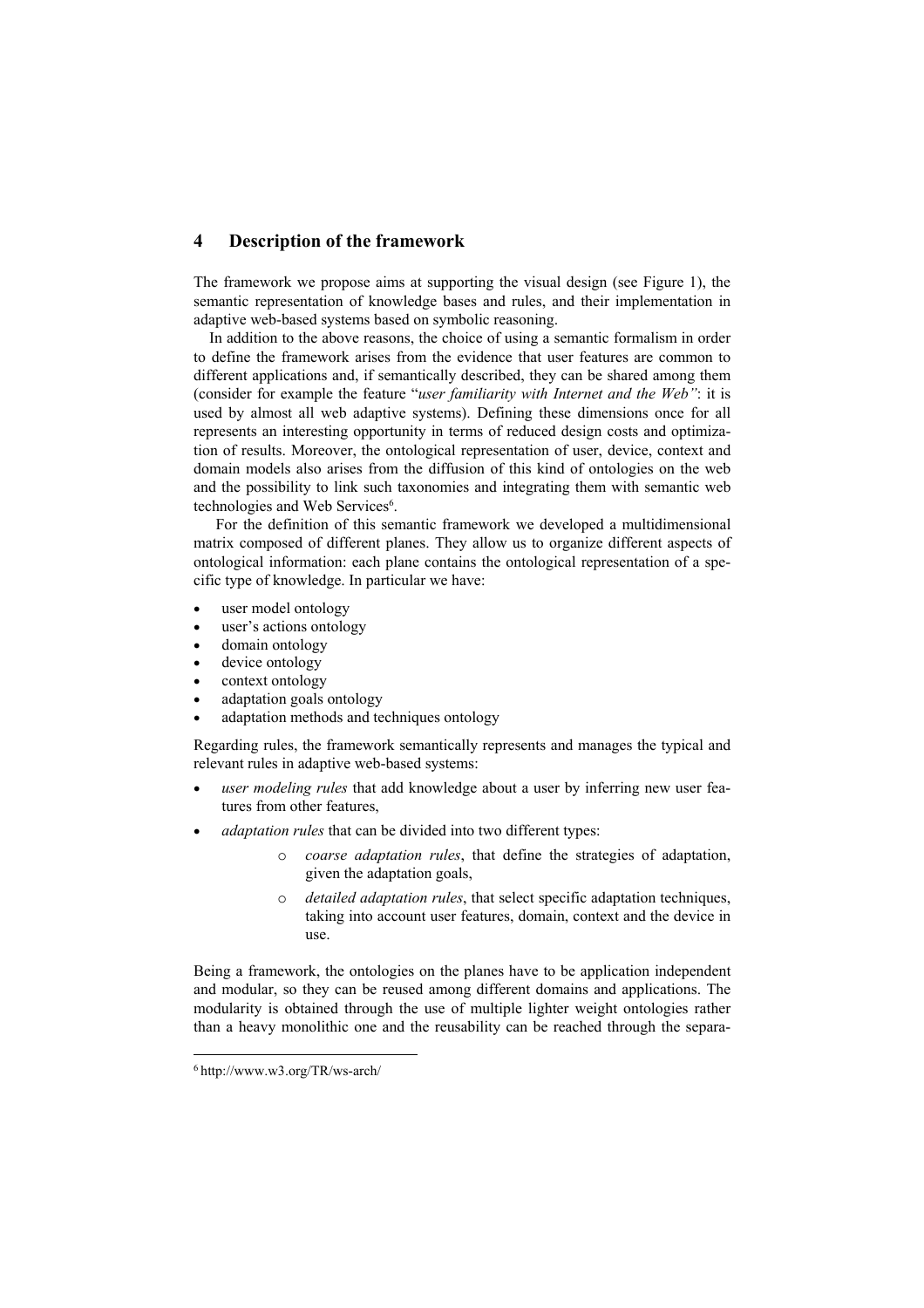tion, as seen above, in different ontologies for the model of the user, of the device, of the domain, etc.

 In some planes we exploit and extend shared ontologies (in particular CC/PP7 for the device, Ubisword<sup>8</sup> for the user and the context features, the Open Directoy Project for the domain<sup>9</sup>), since they can be easier to map, public available and better known. Each ontology is defined at *different levels of abstraction*: at the first level there is the definition of general concepts. For example, considering the *domain ontology*, the first level includes macro domain definition such as: tourist domain, financial domain, e-learning domain, etc.; considering the *adaptation-goals ontology*, the first level specifies general goals such as: inducing/pushing; informing, explaining, suggesting/recommending, guiding, assisting/helping [16], and so on for all the ontologies. At the following levels there are specialized concepts. For example, in the *tourist domain*, the second levels can include tourist categories (lodging, places, etc.), while in the *adaptation-goals ontology* they can include more specific concepts such as explaining to support learning or to clarify, to teach new concepts or to correct mistakes, etc.

Thanks to this modular structure, the framework can be used by different applications, which can select a sub-part of the most generic ontology, in the considered planes, and instantiate only the concepts they are interested in.

The basic idea of the matrix is that user modeling and adaptation rules can be defined on the points of intersection between planes. In detail, using the matrix can be important since it allows to explain which classes of the ontologies are involved in the reasoning process.

Given for example the adaptation-goals ontology, and in particular the goal and subgoals "*explaining*  $\rightarrow$  *explaining to support learning*  $\rightarrow$  teaching new concepts" the idea is that the *adaptation rule* for reaching this adaptation goal (teaching new concepts) can be defined taking into account the knowledge domain, the user's current knowledge, her preferences and, possibly, her learning approach (e.g. top-down vs. bottom-up), her current cognitive load, the current device (e.g. PDA, desktop pc) and context conditions (e.g. the noise level in the room). Finally, the definition of adaptation rules requires considering the set of available adaptation methods and techniques (such as hiding text, stretch text, audio annotations, direct guidance, etc.). Since all of these features are classes represented inside ontologies in different planes, it can be perceived that the definition of the rule derives from the intersection of such planes in correspondence of the involved classes.

This methodology can be exploited to define all the rules addressed by the framework, clearly taking into account the appropriate planes.

#### **User modeling rules**

<sup>7</sup> http://www.w3.org/Mobile/CCPP/

<sup>8</sup> http://www.u2m.org/

<sup>9</sup> http://dmoz.org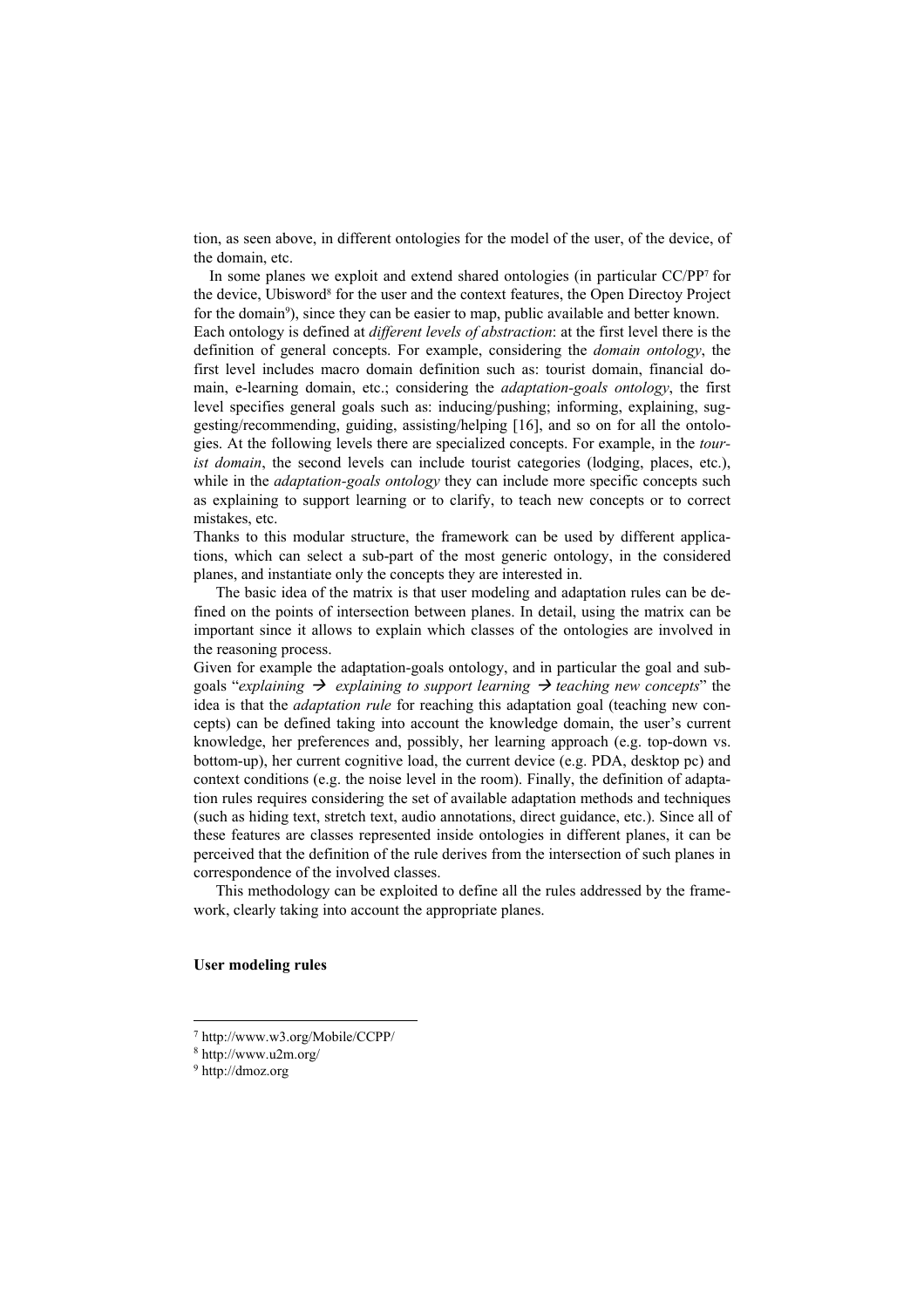For this kind of, which allow to infer new knowledge about the user from the available one, we consider:

- on the X1-plane, the ontology of the *user's actions* on the system (selection, bookmark, print, etc...);
- on the  $X_2$ -plane, the ontology of the possible *domain features<sup>10</sup>* (business, tourist, e-learning, shopping, etc...);
- on the X3-plane, the ontology of the *user model (*demographic features, psychographic features, cognitive features, preferences, interests, etc.);

From the intersection of dimensions on these planes we can define user-modeling rules in the form of Horn clauses:

*If* ((*X<sub>1</sub>Plane user actions=a<sub>1</sub>, a<sub>2, m</sub> a<sub>n</sub>) AND* ( $X_2$ Plane domain\_feature=  $b_1$ ,  $b_2$ ,  $b_n$ )  $AND(X_3$ *Plane explicit\_user\_features= c<sub>1</sub>,c<sub>2</sub>, .c<sub>n</sub>)) Then* (inferred user features=  $i_l$ , $i_{2,..,i_n}$ )

in which the *Body* of the rule specifies classes or properties of classes that contribute to define the value of the inferred user's feature, which constitute the *Head* of the rule.

For example:

l

*If ((X1Plane user actions <current\_action=bookmark>) AND* (*X*<sub>2</sub>*Plane domain feature <current\_domain\_feature=pub>) AND(X3Plane explicit\_user\_features <role=student, age= between18-25, gen der=F>))* 

*Then (inferred\_user\_feature <user's propensity to spend=medium-low>)* 

The matrix representation for this rule is shown in **Fig. 1**.

This rule allows a system to infer the user's feature *propensity to spend* as a match between dimensions of each plane. In particular we assume that *propensity to spend* derives from the observation of variables such as user actions, domain features (taken into account as objects of users actions) and from specific user features (age, gender and role).

Giving that, the specific rule above means that: if a user makes actions like bookmarking pages and the pages she has bookmarked regard popular places such as pubs (in the tourist/town domain) and the user is a female, 18-25 years old, and she is a student, then we can infer that her propensity to spend may be medium-low.

Notice that, at this moment, we do not manage uncertainty or probability distributions of values, but we are working on defining a taxonomy of uncertainty factors and referencing it in SWRL.

<sup>10</sup> Notice that the level of interest in domain topics is represented as an *overlay model* [6]. The idea of the overlay model is to represent an individual user's interest in a subject as an "overlay" of the domain model. For each domain model class and subclass, an individual overlay model stores some value which is an estimation of the user interest level towards these classes and subclasses. For instances, given the subclass *pub* the level of interest of the user can be represented as *pub* <user interest=high>, and so on for all the classes-subclasses of the domain for which a possible value has been inferred.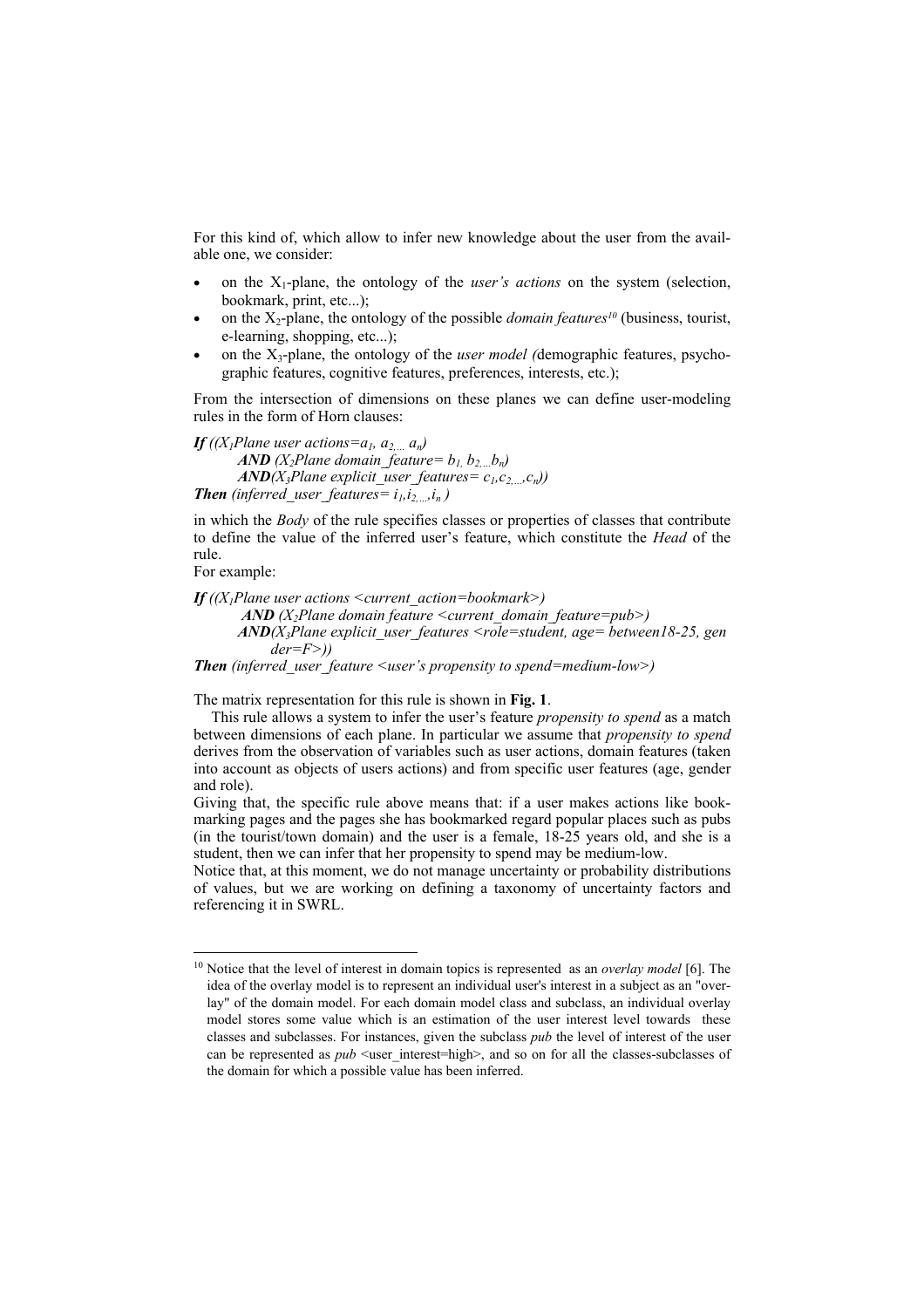

**Fig. 1.** A matrix for inferring user propensity to spend

#### **Coarse adaptation rules**

As already explained, the above methodology can be used to define the adaptation rules as well, clearly changing the planes to take into account. Given that, the aim of this matrix is to identify the right adaptation techniques to achieve the different goals and sub-goals specified in the Goals taxonomy. As a consequence, for this matrix we just take into account two ontologies, placed on two planes:

- on the Z1-plane, we place the ontology of the *adaptation goals* of the system; e.g. guiding (to obtain something, to discover something, etc...), explaining (to make learn, to clarify, etc...), assisting/helping (to make decision, to solve problems, to orient and move in the hypermedia, etc.), inducing/pushing, suggesting/recommending, informing, etc...[16];
- on the Z2-plane we place the ontology of the *adaptation methods/techniques,* e.g. methods and techniques for adapting contents (additional explanation: conditional text and adaptive stretch-text; content variant: page variant and fragment variant, etc...), for adapting the presentation and layout (text fading, highlighting,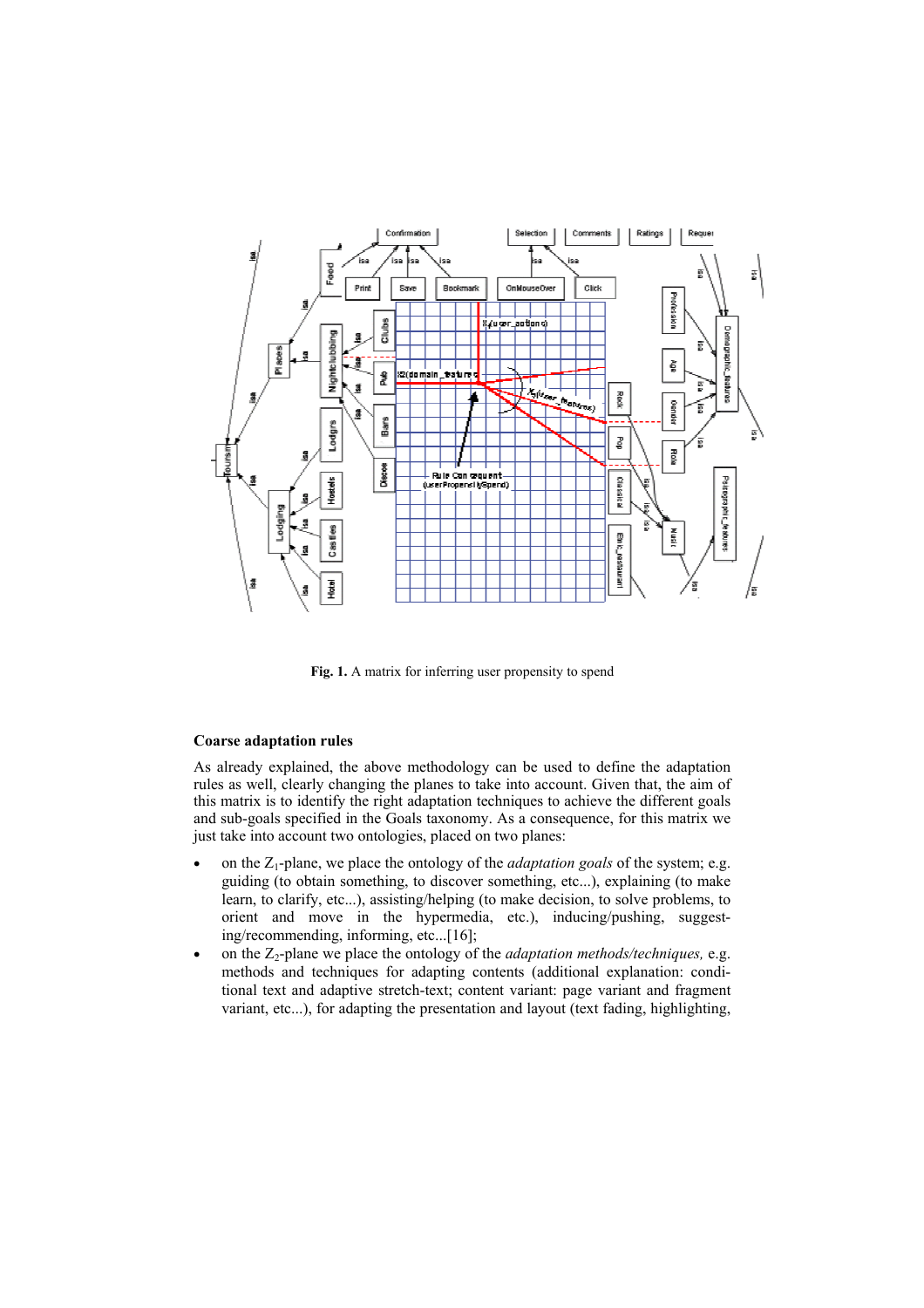background changing, etc.), for adapting the navigation structure (link sorting, link annotation, link removal/addition, etc.)*11*;

The definition of the adaptation rules derives from the intersection of such planes:

*If* ((Z<sub>1</sub>Plane adaptation goals =  $a_1$ ,  $a_2$ ,  $a_n$ ) *AND* ( $Z_2$ Plane adaptation methods/techniques =  $b_1$ ,  $b_2$ ,  $(b_n)$ ) *Then* (adaptation techniques=  $b_1$ ,  $b_2$ ,  $b_n$ )

in which the *Body* of the rule specifies the adaptation goal/s that an adaptive system may want to achieve and all the possible methods and techniques, while the *Head* of the rule selects the subset of adaptation techniques which fit such goals.

Below, we present an example. In order to clarify the meaning of goal and technique names, we explicitly express their super-classes, in the form of class<sub>1</sub> $\rightarrow$ subclass<sub>11</sub>  $\rightarrow$ subclass<sub>111</sub>:

#### *If* ((Z<sub>1</sub>Plane adaptation goal <assisting/helping  $\rightarrow$  to move within the hypermedia>) *AND* (*Z*<sub>2</sub>*Plane adaptation methods/techniques*

*<content*Æ*additional explanation*Æ*conditional text, adaptive stretch-text, etc.>, <navigation*Æ*direct guidance, link removal, link annotation, link sorting, adaptive maps, etc.>,* 

 $\leq$ *presentation*→*text→ enhancement, highlighting, fading, etc..>*))

*Then (candidate adaptation techniques <direct guidance, link annotation and adaptive maps> )* 

The meaning of this rule is that, if the adaptation goal is helping the user to move within a hypermedia, the most suitable adaptation techniques, among all of the possible ones, are using direct guidance, link annotation and adaptive maps.

As said, the example includes the representation of class-subclass relations. Therefore, for instance, the techniques *conditional text and adaptive stretch-text* are *subclasses* of the method *additional explanation*, which is a sub-class of methods regarding *content* adaptation.

 While user modeling rules and detailed adaptation rules can be exploited by specific applications to dynamically perform inferences and producing adaptation, this kind of rules can just be exploited in the design phase to restrict the number of methods and techniques to take into account in the matrix for defining the detailed adaptation rules.

#### **Detailed adaptation rules**

l

This matrix aims at selecting the right adaptation technique, given specific user, device, domain and context features. The matrix is composed of the following ontologies:

<sup>&</sup>lt;sup>11</sup>Note that we defined the taxonomy of adaptation methods and techniques starting from Kobsa et. al. [14] and Brusilovsky [6] classifications and we represented the latters as subclasses of the formers.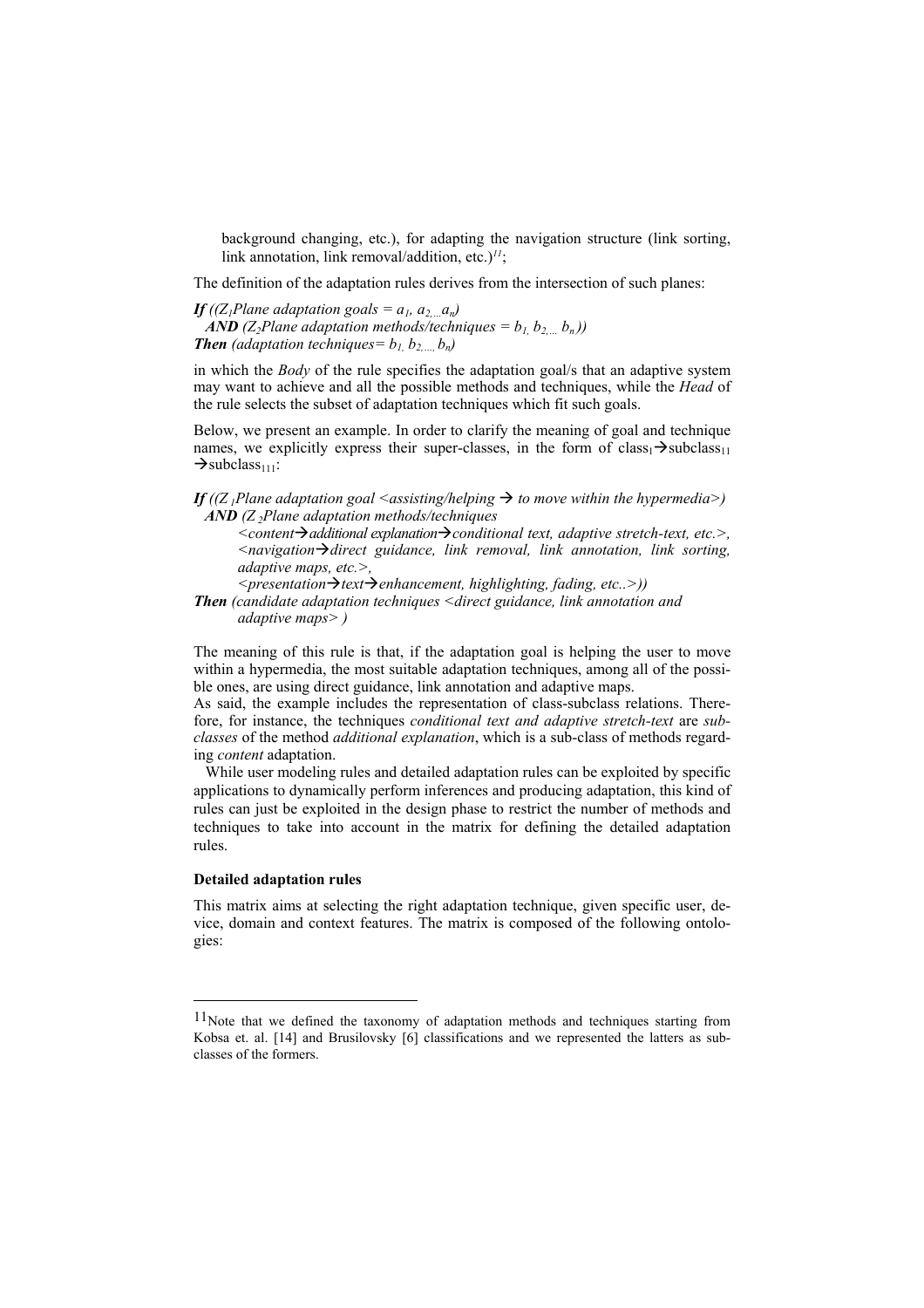- on the Z1-plane we place the ontology of the *adaptation methods/techniques* containing the adaptation techniques (possibly selected by coarse adaptation rules);
- on the Z2-plane, we have the ontology of *context conditions: usage environment*  (place, motion, etc.), *physical environment* (temperature, weather, etc.), *social environment* (close people, current interactions, etc.), *time* (day, hour, etc.);
- on the Z3-plane, the ontology of the *user model* (anagraphic, psicographic, cognitive characteristics and level of interest in domain topics) integrated/updated with the user's dimensions inferred by the previous user modeling rules;
- on the  $Z_4$ -plane we place the ontology of *devices* that can be used by the user (hardware component, software platform, network characteristics, browser characteristics, mobile characteristics);
- on the Z<sub>5</sub>-plane we place the ontology which describes the possible *domain feature* (business, tourist, e-learning, shopping, etc.).

The activation rules derive from the intersection of such planes:

*If* ((*Z<sub>1</sub>Plane adaptation method/techniques =*  $b_1$ *, b<sub>2</sub>) AND* (*Z*<sub>2</sub>*Plane context condition =*  $c_1$ *,*  $c_2$ *, cn3) AND* (Z<sub>3</sub>Plane user features =  $d_1$ ,  $d_2$ ,  $d_n$ ) *AND* (*Z<sub>4</sub>Plane device* =  $e_1$  *e*, *e<sub>n</sub>*) *AND*  $(Z_5$ *Plane domain* =  $f_1, f_2, \ldots, f_n)$ *Then* (adaptation technique=  $b_l$ )

in which the *Body* of the rule specifies the conditions to be satisfied and the *Head* of

the rule specifies the adaptation technique to be used for the specific user, given user's context, device, domain. For example:

*If ((Z 1Plane adaptation method/technique <candidate\_techniques=direct guidance, link annotation and adaptive maps>)* 

*AND* (*Z*<sub>2</sub>*Plane context condition<current\_context=night, movement>)* 

*AND* (*Z*<sub>3</sub>*Plane user\_features* <age= >65>)

*AND*(*Z*<sub>4</sub>*Plane device<current\_device=PDA>)* 

*AND*(*Z*<sub>5</sub>*Plane domain* <current\_domain=any>)) *Then (adaptation technique <inferred\_technique=direct guidance>)* 

Considering the adaptation goal to achieve (*assisting/helping*  $\rightarrow$  *to move within the hypermedia*) and the corresponding suitable adaptation techniques (*direct guidance, link annotation and adaptive maps*) selected by a coarse rule applied before the detailed one, we want to define the best technique for personalizing the system respect to a specific user with a specific device in a specific context and domain.

The system, in order to help an elderly user with a PDA in a nightly and mobile context to orientate and move within the application can only provide a direct guidance through the pages of the hypermedia.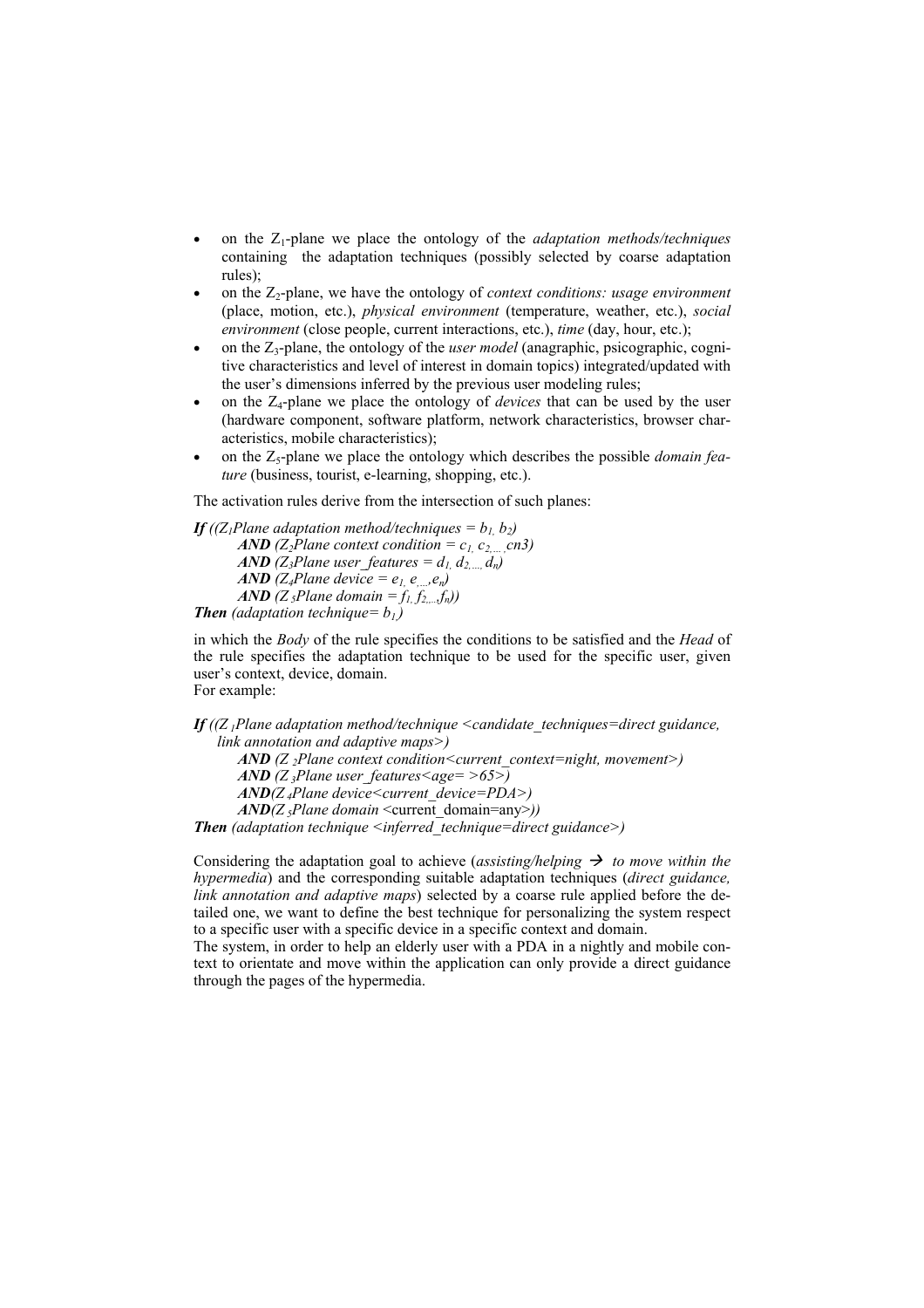### **5 An example of application of the framework**

We are currently testing the proposed methodology with an application, UbiquiTo [1], we previously developed. This application is a *multi-device* adaptive guide that offers personalized tourist information on the basis of explicit and implicit information about the user. In particular the user has to register and provide some basic information about her, useful to generate a first set of inference. Then the system observes the user during the interaction, stores new knowledge about her and makes further inferences. Therefore, the instantiation of the ontologies on planes is restricted to the classes related to such features of the application.

For example, regarding the matrix for inferring user interests, we consider the classes of the tourist domain (e.g., Lodging, Places, Arts, etc.). However, in Class Lodging, for instance, we do not instantiate the subclass "Castles", since UbiquiTo does not address it.

The same approach has been adopted for all the planes considered in the matrix. As said in Section 3, some ontology is based on and extend public and shared ontologies (CC/PP for the device, Ubisword for the user and the context features, Open Directoy Project for the domain).

As explained in Section 2, ontologies on the planes are written in OWL, while rules, at the intersection of planes, are written in SWRL. To support the development of the ontologies and the translation in OWL, we use the free tool Protégé  $3.0^{12}$ . As it is a standard language we do not provide an example here.

In the following we show an example of SWRL code for representing the above defined rule (see Fig.1), which derives user's "*propensity to spend*" starting from other user's features and user's actions on a specific domain. The the full code can be found in [7].

In detail, we considered a female user that made a login into the system, filled in the registration form to look for some information. From this source the systems knows that she is 25-years old, she is a student and she made the action of bookmarking a page regarding nightclubbing (in the specific case a pub).

Given these values regarding user's age, role, gender and action on a specific domain feature, the rule infers that user's "*propensity to spend*" is "*medium low*". After defining the ontologies involved in the rule (user, actions, domain), we specify properties and instances of all the classes implied in the inference. For example, for the property "*age*" we have:

<swrlx: datavaluePropertyAtom swrlx:property="age">

<ruleml:var>user</ruleml:var>

 <owlx:DataValue owlx:datatype="&xsd;integer">25</owlx:DataValue> </swrlx:datavaluedPropertyAtom>

Then, we define new user's features (for example propensity to spend) that emerge at the point of intersection between planes:

<sup>12</sup> http://protege.stanford.edu/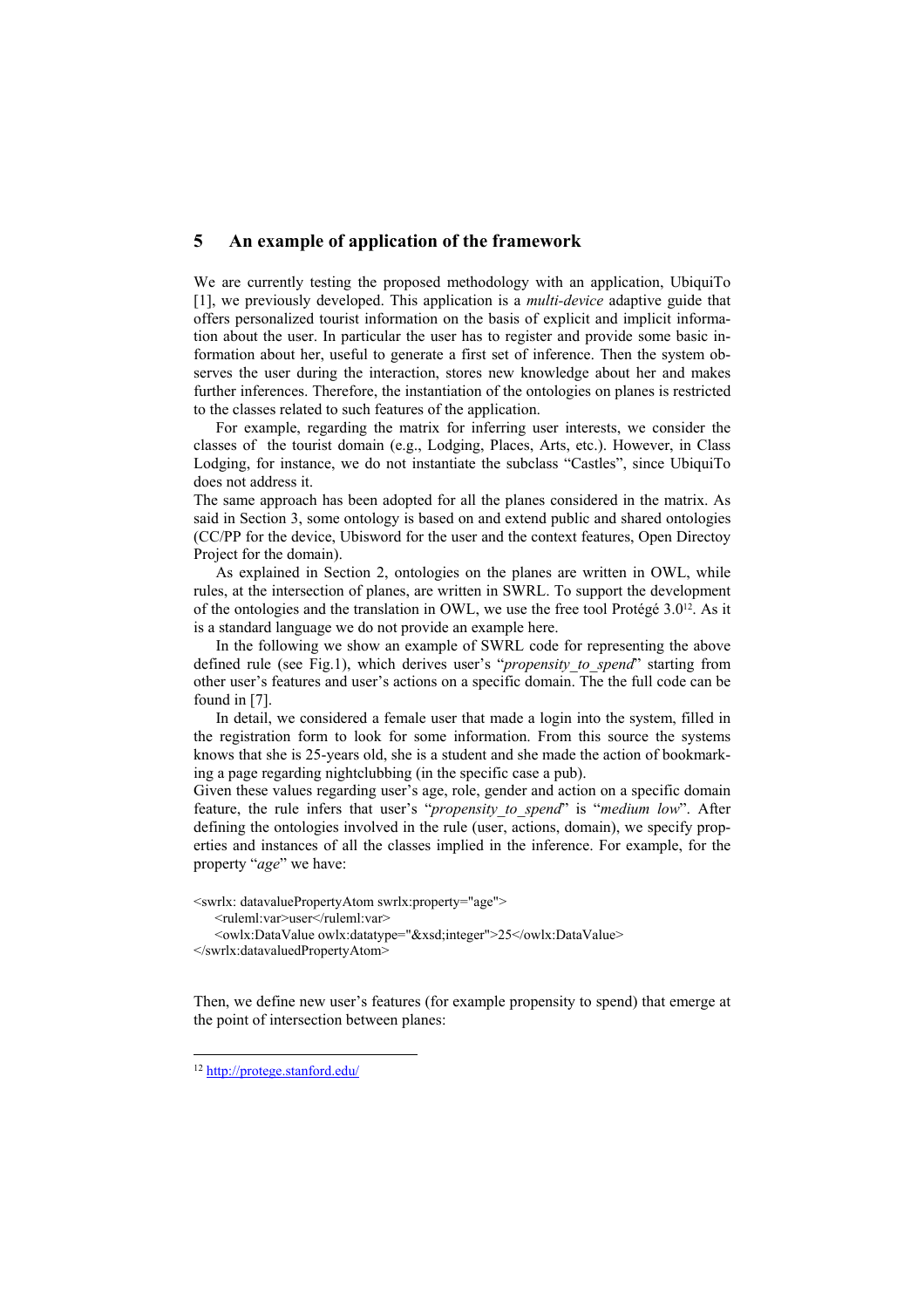<swrl:propertyPredicate rdf:resource="&URI;propensityToSpent"/> <ruleml:var>user</ruleml:var> <owlx:Individual owlx:name="medium-low"/>

</swrlx:individualPropertyAtom> <swrl:argument1 rdf:resource="#user"/> <swrl:argument2 rdf:resource="#actions"/> <swrl:argument3 rdf:resource="#domain"/> </swrl:individualPropertyAtom>

Note that each component of the framework is ontologically represented as a class. Thus we have for example the User Model Class, the Context Model Class, the Device Model Class, etc. In this way, a specific user model represents an instance of the User Model Class, a specific context model represents an instance of the Context Model Class, etc. Moreover, each Class (representing the User Model, the Context Model, etc.) is characterized by a set of properties, that are the user features, the context features, and so on. The properties are mapped on the classes in the corresponding ontology. For example, the *User Model* property "Age" is mapped on the Class Age of the *User Model Taxonomy* and the allowed values for this property are the instances of the Classes in the corresponding taxonomy (in OWL the instance of the class Age is the range of the property Age).

Therefore, inferences and adaptation rules are written taking into account the properties of the models, which are mapped on the taxonomies.

# **6 Conclusion and Related Work**

In recent years the User Modeling and Adaptive web-based community has been approaching to Semantic Web technologies.

 Frasincar and Houben, for example, developed a methodology for the design of intelligent web information systems in the Web [10]. In this work, device capabilities are specified by means of CC/PP, while adaptation aspects, application domain, adaptivity conditions and update rules are expressed in RDFS. One of the most interesting aspects of their methodology is the design of the Application Model, which is concerned with the navigational aspects of the hypermedia presentation. They extended their Conceptual Model, expressed in RDFS, with navigational views, considered as slices of one ore more concepts from the Conceptual Model. Heckmann and Krueger [12] developed an XML-based markup language, UserML, and its corresponding ontology, UbisWorld, to communicate user models in a ubiquitous computing environment. Every UserML document can be divided into MetaData, UserModel, InferenceExplanations, ContextModel and Environment Model.

The main aim of this representation is that different user modeling applications could use the same framework and keep their individual user model elements. Dolog et al. [9] developed an adaptive learning application using Semantic Web technologies. Learning resources are described by means of shared ontologies (Dublin Core and Learning Objects Metadata) with their RDF bindings and reasoning and adapta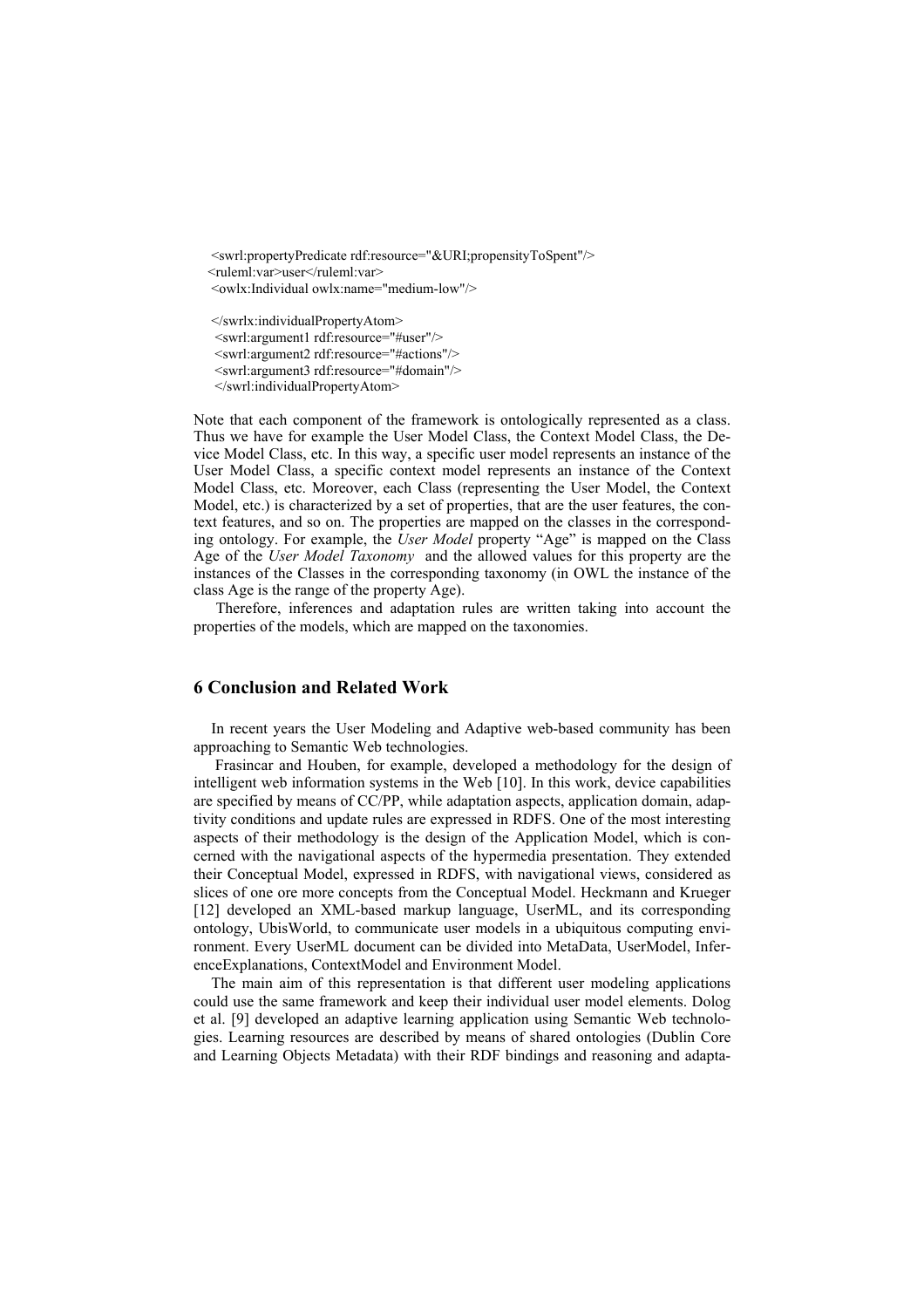tion are realized by using TRIPLE, a rule-based query language for the semantic web. Then, they also extended the adaptation capability of the systems to a global *external*  context of semantically annotated resources, and they used TRIPLE to make ontology mapping, query relaxation, result filtering and finally to generate recommendations.

With respect to these works, the main contribution of our project is the definition of an *ontological framework* for managing *rules* and *taxonomies* in an *integrated*, *semantic* and *visual* way.

In particular an innovative aspect is the layered approach to user model construction and another is the use of semantic web techniques to represent user models and inferences. The combination of both the aspects represents the real value added.

In this framework we exploit the notion of share reasoning strategies for semantic web applications based on user modeling, using the SWRL for the definition of reasoning capabilities and adaptation strategies with OWL, for the declaration of the knowledge base. Thus, by adopting our framework, the development of an adaptive system may benefit from the availability of: i) shared ontologies regarding the user model, domain model, adaptation methods, etc. which the specific application can instantiate and extend, if necessary, ii) the *matrix* for representing, in a unified way, all the knowledge the system is based on, iii) standard and integrated languages for representing knowledge, iiii) implementation support, given by the possibility to convert OWL and SWRL to the syntax of rule engines such as CLIPS and Jess.

As regards future work, we are going to apply this methodology to other adaptive applications (e.g., [3], [8]) in order to evaluate if our approach is useful in different application domains and successful with different adaptation techniques. Regarding the extension of the framework, we are developing rules to integrate XSLT transformation in our resource and generate different kind of interfaces directly from our model. Moreover we are working to manage uncertainty defining a taxonomy of uncertainty factors and referencing it in SWRL. Finally, we are working on the extension of taxonomies on each plane and, as a medium-term objective, on the extension of the framework in the direction of web service, as described in section 4.

# **7 Remarks and Acknowledgement**

This work is carried on inside the EU funded project DIADI. It is aimed at developing a multi-channel platform for the negotiation of requests toward providers, based on web services.

We are very grateful to Luca Console for having helped us during the development of the project and for his fruitful suggestions.